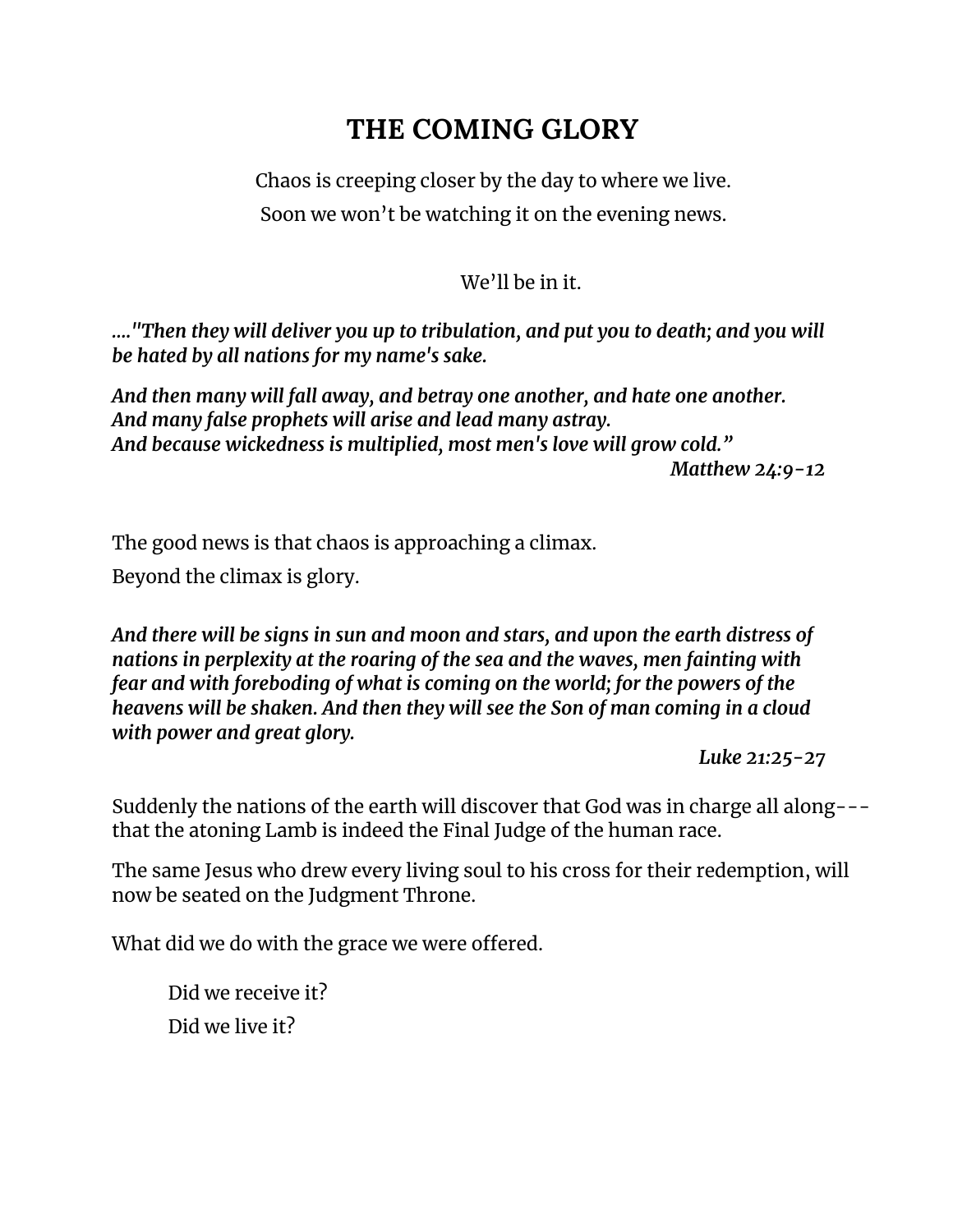And he said to me, "Do not seal up the words of the prophecy of this book, for the time *is near. Let the evildoer still do evil, and the filthy still be filthy, and the righteous still do right, and the holy still be holy." "Behold, I am coming soon, bringing my recompense, to repay every one for what he has done."*

*Revelation 22:10-12*

Off in the distance is a shining city descending into our atmosphere from another realm. It touches the earth and everything changes.



*When the Son of man comes in his glory, and all the angels with him, then he will sit on his glorious throne. Before him will be gathered all the nations, and he will separate them one from another as a shepherd separates the sheep from the goats, and he will place the sheep at his right hand, but the goats at the left. Then the King will say to those at his right hand, `Come, O blessed of my Father, inherit the kingdom prepared for you from the foundation of the world!"*

*Matthew 25:32-34*

Those who received God's grace and walked in it *"inherit a kingdom prepared for you from the foundations of the world."*

This vast universe was but the preparation for a world without evil.

A world where things are as they should be.

Where God's will is done as it is done in heaven.

A world of unspeakable glory.

Only God knows what it cost to restore us to such a world.

But the door to that world is open now, for all who are willing to leave their egos behind and enter.